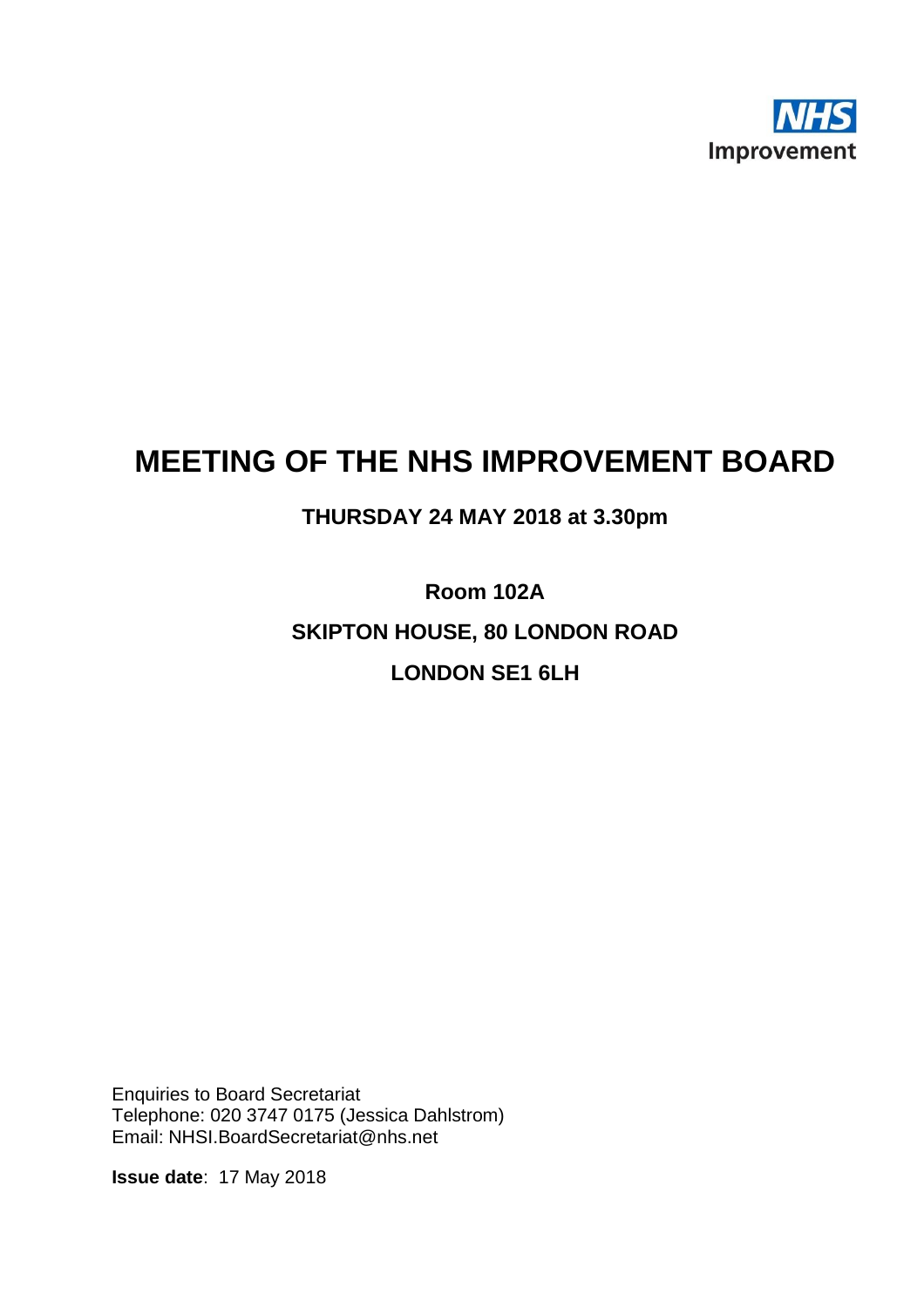**The Board has agreed that only unstarred items will be discussed. If any Board members wish to have any items discussed, they should notify the Board Secretariat before the meeting. In exceptional circumstances it may also be possible for items to be unstarred for discussion at the beginning of the meeting.**

**The Board meeting held in public is not a public meeting and whilst concise questions from members of the public on matters covered by the public agenda are permitted, statements and speeches are not allowed.**

## **PUBLIC SESSION**

|                              | timing |                                                                                                                                   | <b>Presenter</b>             | <b>Reason</b>     | Paper ref   |
|------------------------------|--------|-----------------------------------------------------------------------------------------------------------------------------------|------------------------------|-------------------|-------------|
| 1.                           | 15.30  | <b>Welcome and apologies</b>                                                                                                      |                              |                   | (oral item) |
| 2.                           |        | <b>Declarations of interest</b>                                                                                                   |                              |                   |             |
| 3.                           |        | <b>Minutes and matters arising</b><br>from the meeting held on<br>Thursday 22 March 2018                                          | Dido Harding                 | Decision          | BM/18/28    |
| 4.                           | 15.35  | <b>Chair's report</b><br>(attached)                                                                                               | Dido Harding                 | Information       | BM/18/29    |
| 5.                           | 15.40  | <b>Chief Executive's report</b><br>(attached)                                                                                     | Ian Dalton                   | Information       | BM/18/30    |
| 6.                           | 15.50  | Update on actions taken in<br>response to Independent<br>review into Liverpool<br><b>Community Health NHS Trust</b><br>(attached) | Kathy<br>McLean              | <b>Discussion</b> | BM/18/31    |
| 7.                           | 16.10  | <b>Freedom to Speak Up</b><br><b>Guardians report (attached)</b>                                                                  | <b>Ruth May</b>              | <b>Discussion</b> | BM/18/32    |
| $\qquad \qquad \blacksquare$ | 16.20  | <b>Carter review of mental health</b><br>and community services<br>(attached)                                                     | <b>Lord Carter</b>           | <b>Discussion</b> | BM/18/42    |
| 8.                           | $\ast$ | <b>Quality dashboard</b><br>(attached)                                                                                            | Ruth May,<br>Kathy<br>McLean | <b>Discussion</b> | BM/18/33    |
| 9.                           | $\ast$ | <b>Improvement report</b><br>(attached)                                                                                           | Adam Sewell-<br>Jones        | Information       | BM/18/34    |
| 10.                          | $\ast$ | <b>Corporate Report</b><br>(attached)                                                                                             | Jessica<br>Dahlstrom         | Information       | BM/18/35    |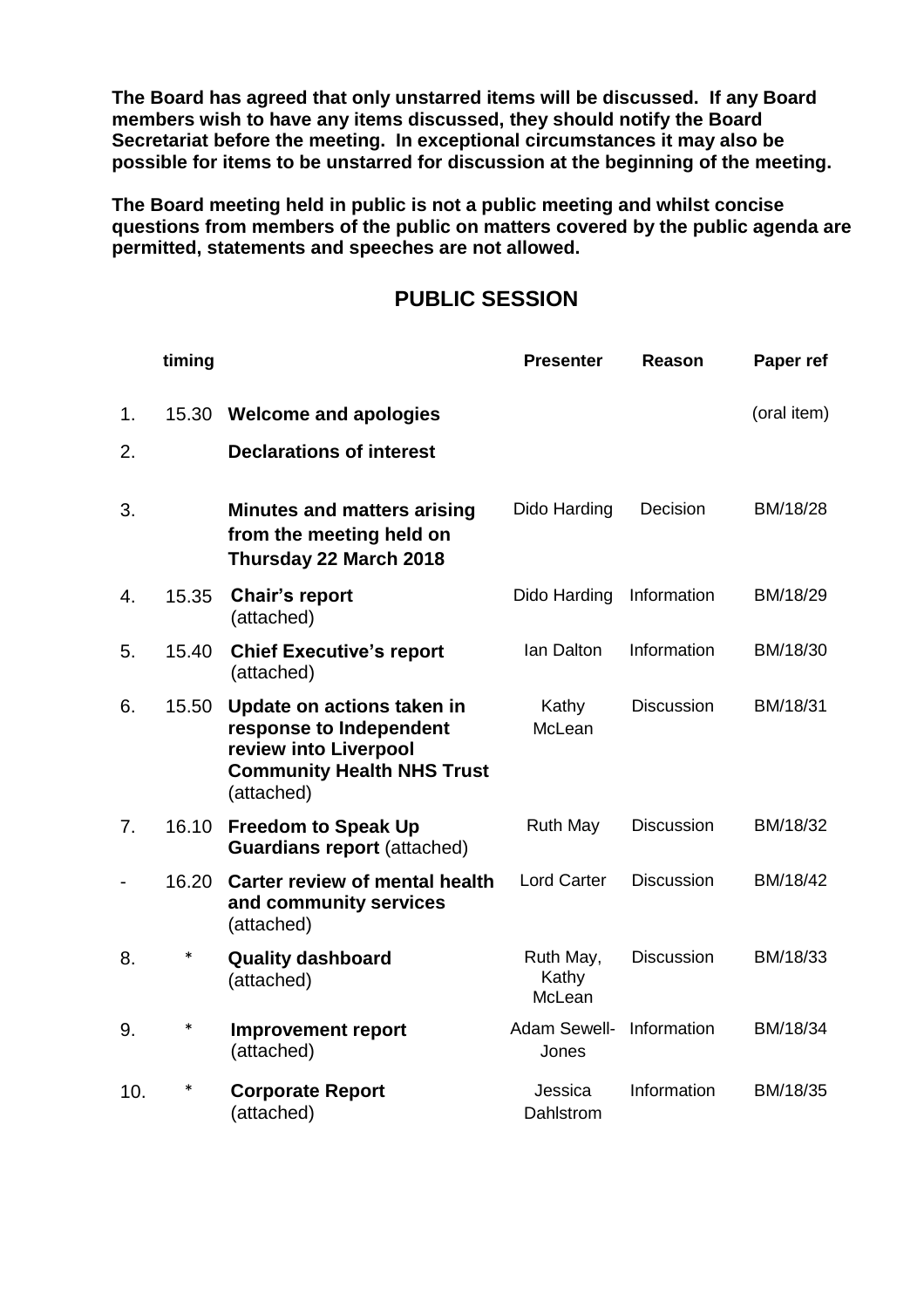| 11. | 16.30 | <b>Questions and comments</b><br>from the public                                                                                                                                                                                                                                         | Dido Harding Discussion |          | (oral item) |
|-----|-------|------------------------------------------------------------------------------------------------------------------------------------------------------------------------------------------------------------------------------------------------------------------------------------------|-------------------------|----------|-------------|
|     |       | The Chair will invite questions<br>on the issues specifically<br>discussed by the Board from<br>members of the press and<br>public.                                                                                                                                                      |                         |          |             |
| 12. | 16.45 | <b>PRIVATE SESSION -</b><br><b>RESOLUTION</b>                                                                                                                                                                                                                                            | Dido Harding            | Decision | (oral item) |
|     |       | The Chair will move to request<br>the Board to pass the following<br>resolution and move into<br>private session to consider<br>private items of business:                                                                                                                               |                         |          |             |
|     |       | "that representatives of the<br>press and other members of<br>the public be excluded from<br>the remainder of this meeting<br>having regard to the<br>confidential nature of the<br>business to be transacted,<br>publicity on which would be<br>prejudicial to the public<br>interest". |                         |          |             |

## **PRIVATE SESSION**

|     | <b>Approx</b><br>timing |                                                                                        | <b>Presenter</b> | Reason            | Paper ref   |
|-----|-------------------------|----------------------------------------------------------------------------------------|------------------|-------------------|-------------|
| 13. | 16.45                   | Talent management: a<br>proposed role for NHS<br>Improvement (attached)                | Ian Dalton       | <b>Discussion</b> | BM/18/36(P) |
| 14. | 17.00                   | NHS Improvement's role in<br>appointing and supporting<br><b>NHS boards (attached)</b> | Ian Dalton       | <b>Discussion</b> | BM/18/37(P) |
| 15. | 17.15                   | Review of winter 2017/18<br>(attached)                                                 | Pauline Philip   | <b>Discussion</b> | BM/18/38(P) |
| 16. | 17.35                   | <b>Annual report and annual</b><br>governance statement<br>(attached)                  | Ian Dalton       | Decision          | BM/18/39(P) |